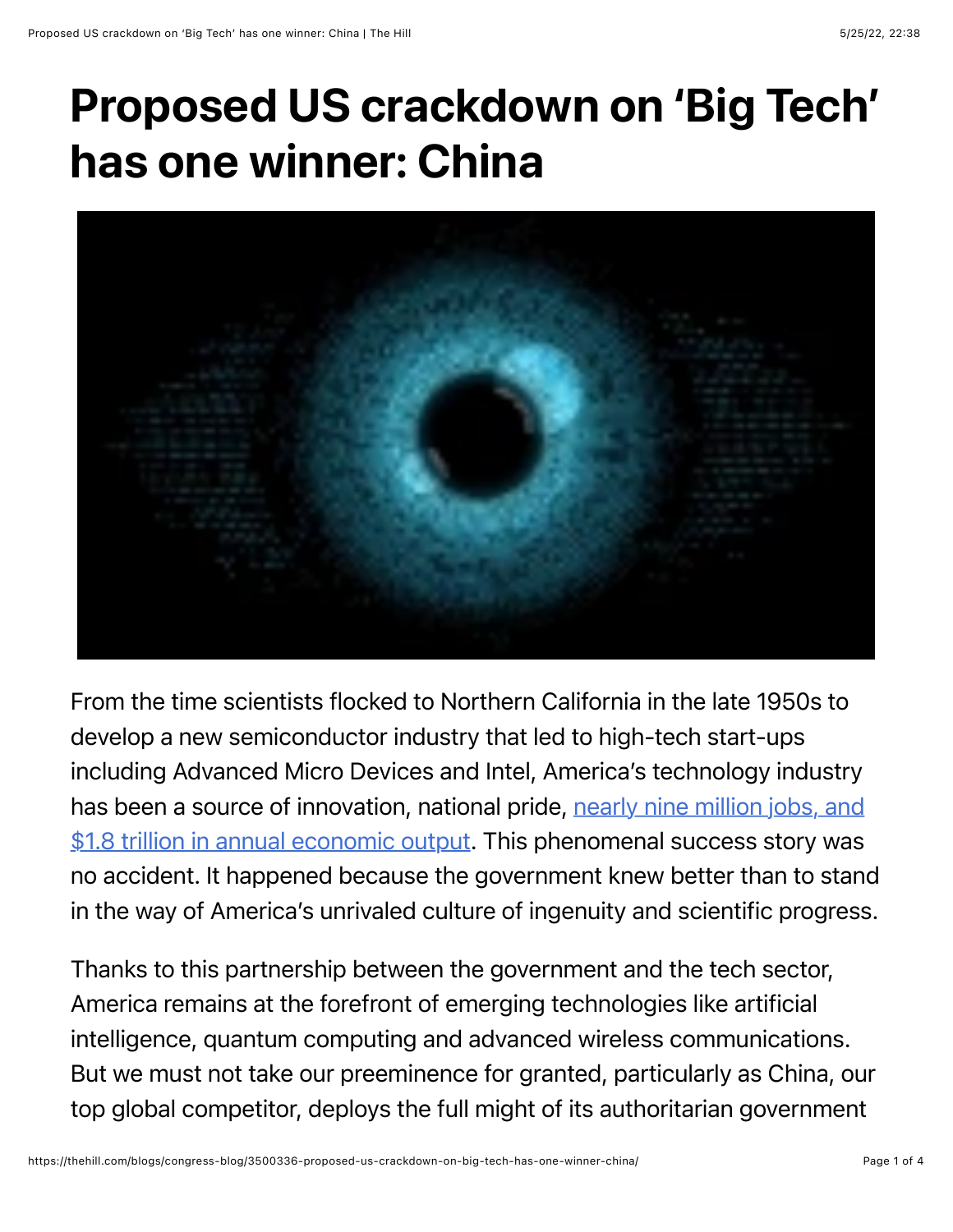to boost its growing tech sector at the expense of ours.

Yet today, some members of Congress are backing legislation that would hamstring the U.S. tech industry and, contrary to its purpose, give [competitors in China and other countries a leg up. The American Innovation](https://www.congress.gov/bill/117th-congress/senate-bill/2992/actions) and Choice Online Act (AICOA), which awaits a vote in the Senate this summer, is the fruit of efforts to punish "Big Tech" companies and, according to its sponsors, to elevate smaller tech companies. Beware what you wish for. Instead of promoting American tech startups, the bill could benefit Chinese tech titans like Huawei, Tencent, Baidu, and Alibaba.

The bill's co-sponsors' language echoes the Chinese Communist Party's references to "win-win" initiatives for the United States and China. What the sponsors neglect to realize is that for China, a win-win simply means that China wins twice.

AICOA contains provisions that would force American companies to share data with Chinese, Russian, and other authoritarian regimes (win #1) and require American companies to give preferential treatment to foreign companies like Yandex (Russian) and the Chinese companies Baidu, Alibaba, and Tencent. These are non-reciprocal provisions — foreign rivals would not be required to give similar preferential treatment to U.S. companies (win #2). This effectively handicaps American technology companies while leaving their foreign rivals untouched in the marketplace — all at a time when Russia and China have both been fanning misinformation campaigns surrounding Russia's invasion of Ukraine.   

As the U.S. Chamber of Commerce [has noted](https://www.uschamber.com/finance/antitrust/u-s-antitrust-legislative-proposals-a-global-perspective#:~:text=This%20report%20cautions%20against%20current,to%20U.S.%20consumers%20and%20workers.), the legislation would weaken larger tech companies, bar them from certain acquisitions and investments, stifle their ability to innovate, require them to share user data with competitors including those in other countries, while facilitating foreign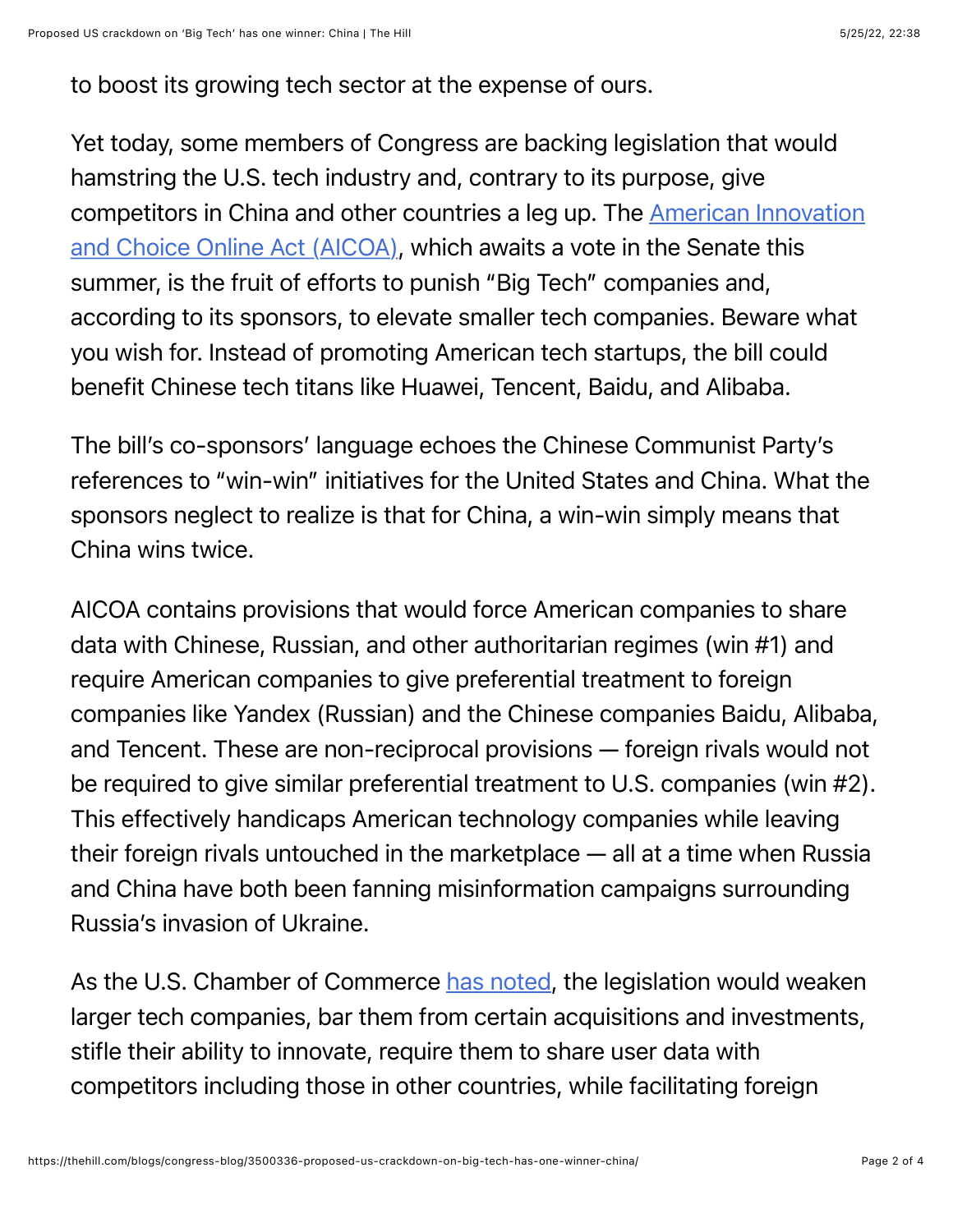influence and misinformation. By singling out a small number of U.S. companies without requiring similar oversight of foreign rivals, the legislation would undermine the competitiveness of the U.S. tech sector.

Many Democrats and Republicans are concerned about the power of "Big Tech," as are many Americans. But provisions in this bill go much further than punishing the country's largest technology companies. As popular as maligning "Big Tech" seems to be these days, tearing down those institutions harms our standing against foreign rivals who do not answer to the popular will or democratic norms.

America must continue to exercise its well-earned and hard-fought leadership in technology around the world. It cannot do so if Congress passes measures that play into the hands of our geostrategic adversaries in authoritarian nations. As we are seeing play out in real time in Ukraine, the core values of democracies related to security, privacy, and online safety are under attack.

Even in the absence of conflict in Ukraine where technology and data are being deployed as offensive weapons by Russia, AICOA would also weaken U.S. tech companies vis-a-vis their competitors in friendly nations. Europe and other allies are increasingly pushing agendas of "digital sovereignty" that read very much like Chinese state capitalist industrial policy, as the Chamber of Commerce [reported.](https://www.uschamber.com/finance/antitrust/u-s-antitrust-legislative-proposals-a-global-perspective) Fundamentally, and in direct [conflict](https://twitter.com/ProgressChamber/status/1468647693182550024?s=20) with concerns raised by the U.S. government, the European Union wants to make the competitive landscape flatter for European companies that have not necessarily been as innovative as American tech leaders.

We are locked in a global competition to remain the world's leader in technology. We can partner with allies and like-minded governments, but partnerships should demonstrate real win-win options. American leadership